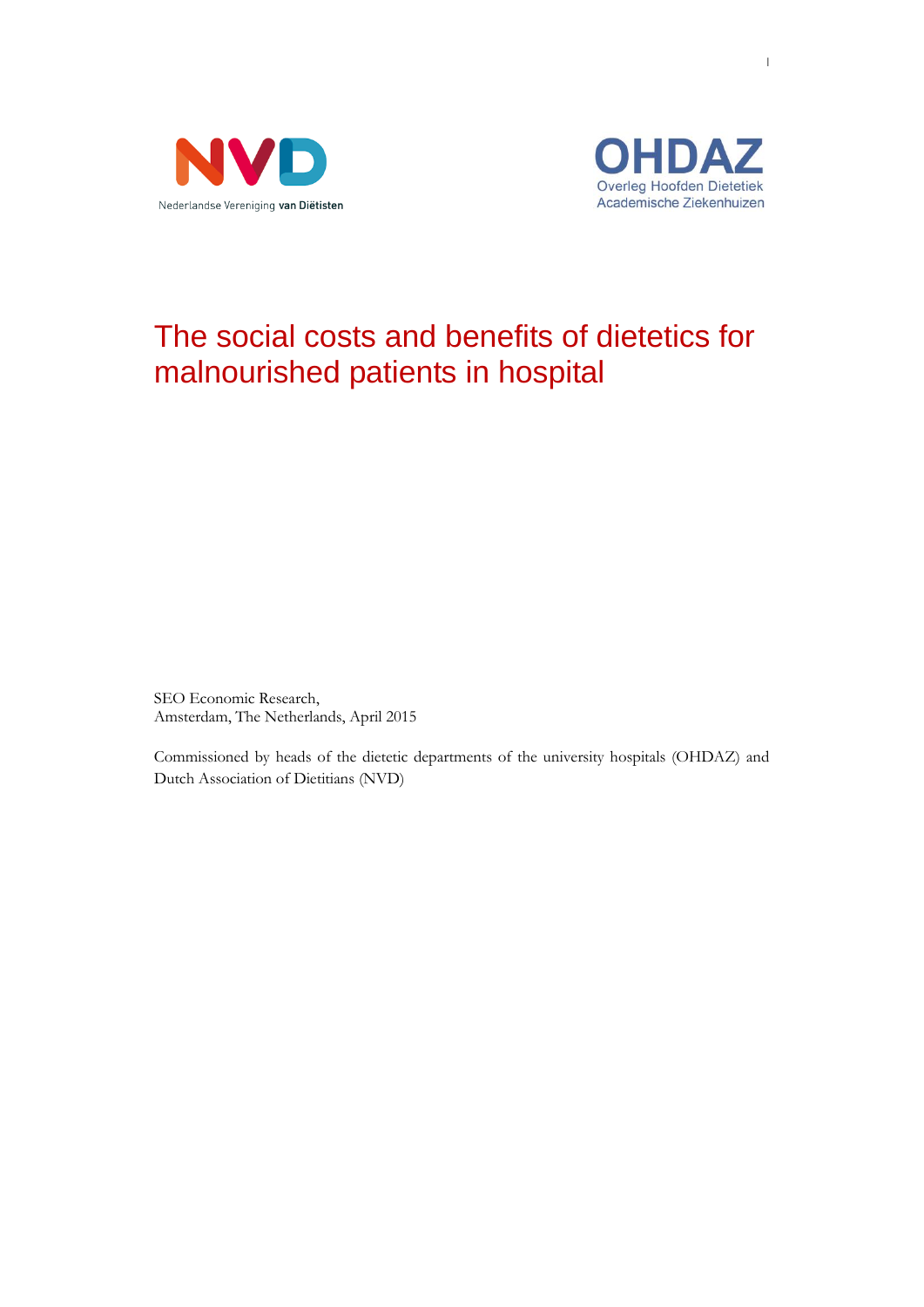# **Summary**

*This study calculates the social costs and benefits of dietetics for malnourished patients with gastro-intestinal or lung cancer, patients with head and neck cancer and elderly hospital patients. For every euro spent on dietetics for these patients the benefit to society is 3.08-22.60 euros (gastro-intestinal or lung cancer), 2.40-4.50 euros (head and neck cancer) and 1.20-1.90 euros (malnourished elderly hospital patients). If all malnourished patients were to be treated the total annual benefit would be 4-42 million euros (gastro-intestinal or lung cancer), 1.5-3.8 million euros (head and neck cancer) and 15-78 million euros (elderly hospital patients).*

# **Background**

Hospital dietitians offer individual dietary treatment e.g. to malnourished patients, but the funding for hospital dietary treatment is squeezed. OHDAZ (the committee of heads of dietetics at university medical centres) and the Dutch Association of Dietitians (NVD) therefore wish to show the social value of their work by means of this study. The report answers the following research questions:

- What are the social costs and benefits of dietetics for malnourished cancer patients?
- What are the social costs and benefits of dietetics for malnourished elderly hospital patients?

## Effects of malnutrition

Previous research (see Kok & Scholte, 2014) has shown that malnutrition has the following effects:

- Higher mortality (400 deaths a year)
- Longer hospital stays (about 1.3 times longer)
- Additional hospital costs for patient treatment of approx. 1.1 billion euros

# Dietetics for malnourished hospital patients

Malnutrition affects about 22% of hospital patients and is relatively common in cancer patients and elderly patients. Dietary treatment by hospital dietitians is an important part of their treatment, designed to achieve adequate energy and protein intake, among other things. Optimum treatment comprises screening, diagnosis, treatment and evaluation. The dietitians assess patients' medical, social and personal characteristics and provide individually tailored dietary treatment. They also try to motivate patients and give advice on exercise.

## Effects of treatment by a dietitian

### **Effects on patients with gastro-intestinal or lung cancer**

Dietitians often treat malnourished patients with lung cancer or gastro-intestinal tumours. Scientific studies of the effects of dietetics on this patient population do not always find significant effects on food intake, weight loss, nutritional state, quality of life and mortality. Where they do find significant effects, however, they are always positive. Taking all the studies together we find that dietetics is likely to have a small effect on postponing death and on quality of life. Possible explanations for the varying effects are differences in the patient populations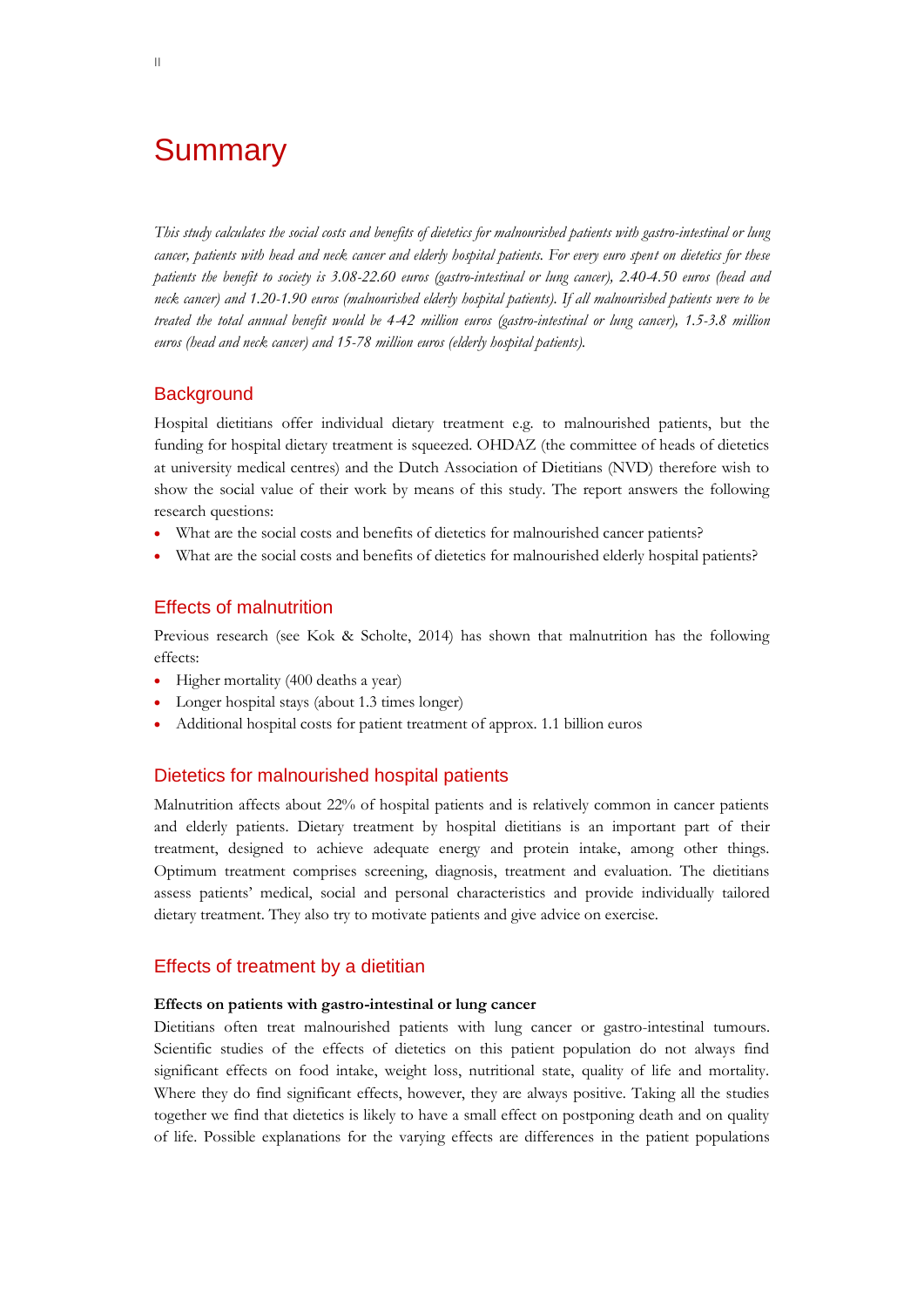studied (disease stage) and the treatments studied. No studies have been found that indicate a reduction in care consumption.

#### **Effects on head and neck cancer patients**

The scientific literature shows that dietary treatment provided by dietitians for malnourished head and neck cancer patients results in higher food intake, less weight loss and a better nutritional state. The improvement in nutritional state results in better quality of life. A decrease in care consumption is also found, but there is no evidence of a decrease in mortality.

#### **Effects on malnourished elderly hospital patients**

Dietetics for malnourished elderly hospital patients increases food intake and weight and improves nutritional state. There is also a decrease in the number of functional impairments (e.g. ability to climb stairs) and the number of falls in the elderly. A Dutch study has found positive effects on quality of life. Effects on hospital outcomes and mortality are occasionally found, but often they are not.

### Benefit of treatment by a dietitian

## **Benefit of treating gastro-intestinal or lung cancer patients: 3.08-22.60 euros per euro invested**

The net benefit (total benefits less costs) of dietetics for malnourished patients with gastrointestinal or lung cancer amounts to 3,840 euros per treatment. The decrease in mortality accounts for the largest benefit, 3,470 euros. The average cost of the treatments studied is relatively low at 178 euros. The cost is low because the average costs and benefits are based partly on a study into the effects of non-intensive treatment on a specific patient population, namely patients with gastro-intestinal or lung cancer whose lives cannot be saved. This non-intensive treatment for the 'more severe' patients does not produce significant benefits.

Each euro invested yields 3.08-22.60 euros. If each year all new malnourished patients with gastro-intestinal or lung cancer (10,950) were to be treated by a dietitian the total net benefit would be between 4 million and 42 million euros. The lower limit of this total benefit does not include benefits from lower mortality; it is therefore more suitable for comparison with the benefits of treating head and neck cancer patients, as there are no studies on this group that show an effect of dietetics on mortality, so any benefits in the form of longer life are not included.

#### **Benefit of treating head and neck cancer patients: 2.40-4.50 euros per euro invested**

The net benefit of treating head and neck cancer patients by a dietitian amounts to 3,320 euros. Improved quality of life is the main benefit item, at 4,085 euros. The cost of the treatment is 930 euros, which is borne by the hospital. Every euro invested in treating head and neck cancer patients by a dietitian yields 2.40-4.50 euros. If each year all new malnourished head and neck cancer patients (1,150) were to be treated by a dietitian the total benefit would be between 1.5 million and 3.8 million euros.

# **Benefit of treating malnourished elderly hospital patients: 1.20-1.90 euros per euro invested**

The net benefit of treating malnourished elderly hospital patients amounts to 606 euros per treatment. This positive net benefit is due to the improvement in the patient's quality of life,